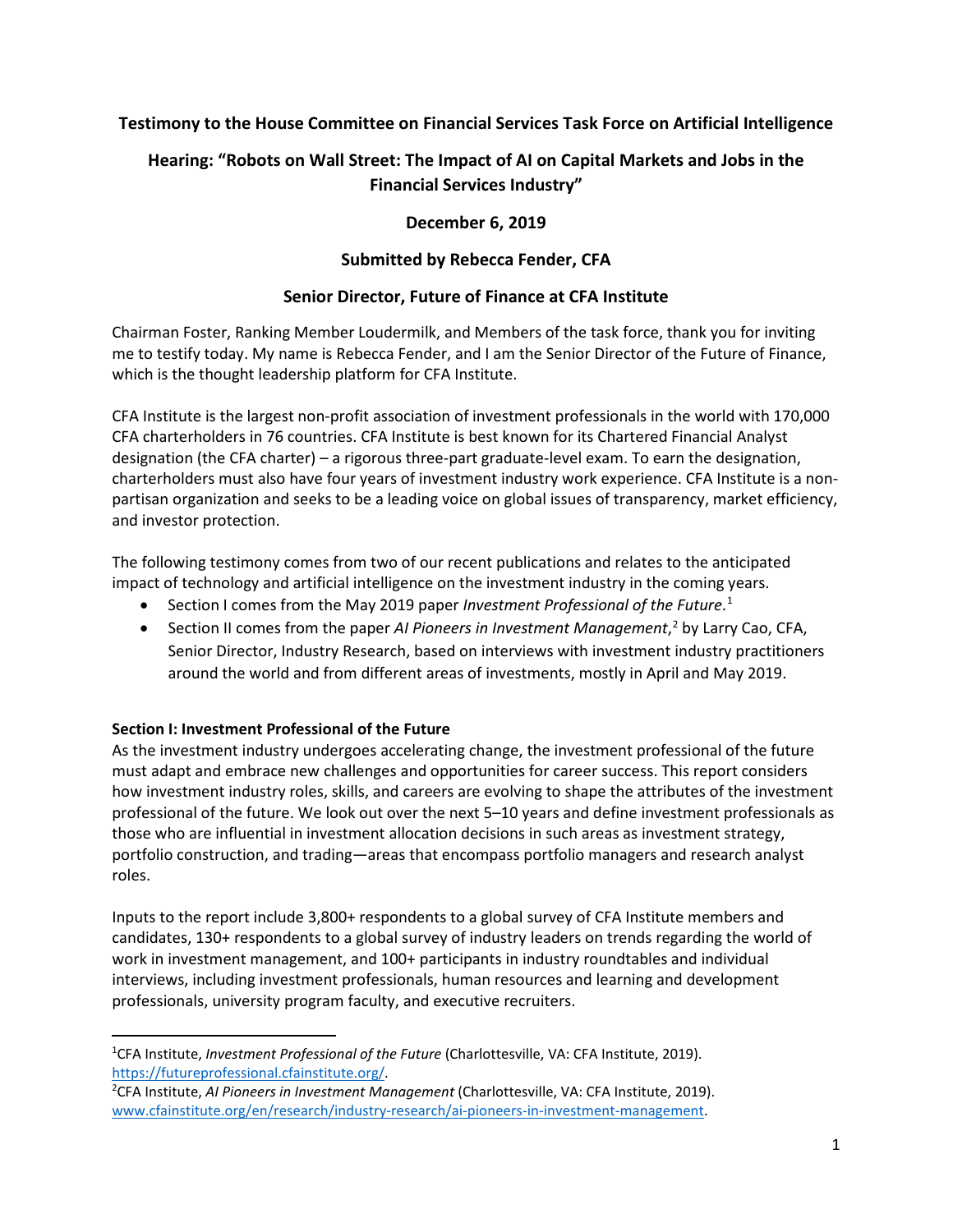#### *Highlights*

- **Adaptability is essential:** 89% of industry leaders agree that "Individuals' roles will be transformed multiple times during their careers; adaptability and lifelong learning will be the most essential skills."
- **Change is anticipated:** 43% of investment professionals think the role they perform today will be substantially different in 5–10 years' time.
- **AI+HI becomes the norm:** Significant professional roles at the investment firms of the future will include investment roles, technology roles, and innovation roles. We use the shorthand "AI+HI" to denote the interaction of artificial intelligence (AI) and human intelligence (HI). For certain interactions, the combined model adds more value than either component alone because it leverages the benefits of both, instead of technology obscuring the favorable human elements. We cite ethical orientation, transparency, communication, empathy, tacit knowledge, and trust interaction as the key human elements that technology cannot (yet) reproduce.
- **T-shaped skills are valued:** T-shaped professionals have both domain-specific specialist knowledge (the vertical bar of the "T") and wider professional connections, understanding, and organizational perspective (the horizontal bar of the "T"). The keys to their success are readiness to adapt to changing environments and the ability to go beyond their own field and work across disciplines. These skills are acquired from combining traditional learning with experience learning (i.e., learning by doing). Innate to effectiveness in a T-shape is being at ease with technology. Industry leaders rank the importance of skill categories for successful investment professionals in the next 5–10 years as follows: T-shaped skills (49% rank these first), leadership skills (21%), soft skills (16%), and technical skills (14%). The mix of the skills needed varies over career paths.
- **The ability to work with technology is a differentiator:** The type of "skill" required for investment teams will remain predominantly investment skills. Professionals on investment teams who understand the basics of AI, data science, and technology, however, can be expected to be far more effective than someone with similar investment skills but no exposure to such technologies. This does not mean that the majority of CFA charterholders will need to become programmers or statisticians. Quite the contrary, they will need to sharpen their investment skills even more as routine tasks will increasingly be performed by machines. Just 6% of members and candidates say they are proficient in data analysis coding (Python, R, MATLAB, etc.), but 58% have interest in gaining this skill. Similarly, data visualization and data interpretation are areas that more than half expressed interest in. Experience and judgment around data interpretation will become especially important for those with analytical skills.

## **A. How Much Existing Investment Professional Roles Will Change**

In this time of significant change in the industry, we asked CFA Institute members and candidates how much they think the role they currently hold will change in the next 5–10 years. The results are summarized in **Exhibit 1**. Overall, 43% of respondents say they expect their role to be significantly different. In addition, 5% of respondents say their role is unlikely to exist in 5–10 years. The ones with the greatest anticipated change, however, are not core investment roles but rather those doing IT in finance (80% say their role will substantially change or cease to exist). The three roles most likely to cease to exist are sales agents and traders (both 11%) and performance analysts (19%). Among the latter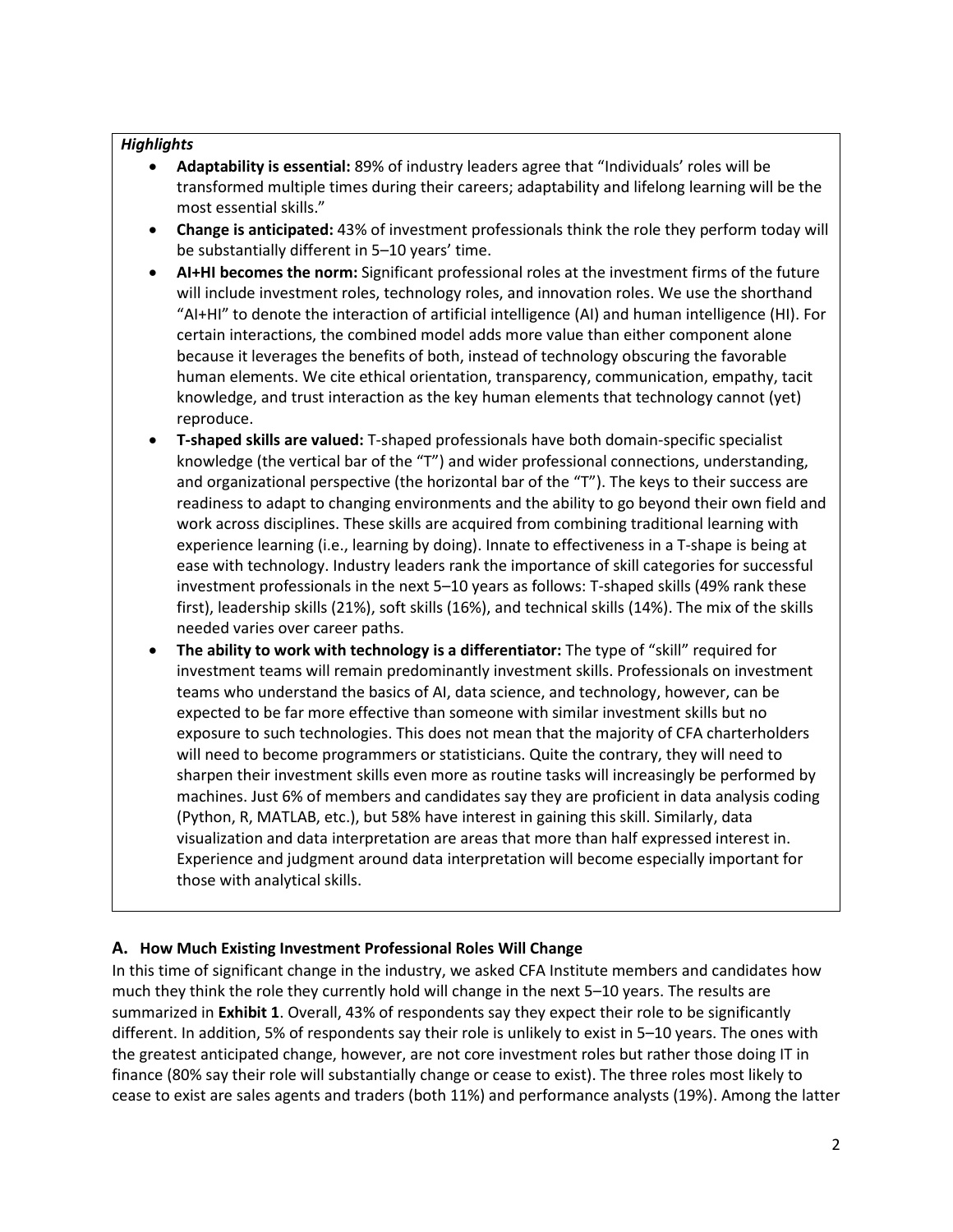group, much time is currently spent gathering data from unintegrated sources, so it is true that upcoming significant changes could relieve performance analysts of some of the tedious parts of their role, freeing up time for more judgment and analysis.

#### **Exhibit 1**

| 43% | 5%    |
|-----|-------|
|     |       |
| 77% | $3\%$ |
| 51% | 11%   |
| 54% | 4%    |
| 49% | 9%    |
| 54% | 3%    |
| 31% | 19%   |
| 45% | 4%    |
| 44% | $3\%$ |
| 45% | $1\%$ |
| 40% | 6%    |
| 39% | 3%    |
| 36% | 5%    |
| 30% | 0%    |
| 24% | $1\%$ |
|     |       |

SOURCE: CFA INSTITUTE MEMBERS AND CANDIDATES SURVEY

#### **B. The Most Valuable Roles in the Future and How They Relate to Technology**

There is consensus among the practitioners we interviewed and our survey respondents that technology will be the dominant driver for change in investment management and an increasingly essential element of work for almost all investment professionals. Barbara Petitt, CFA, head of curriculum and learning experience for CFA Institute, said, "As technology becomes the lingua franca, investment professionals must become literate in a language that is not their own and be able to ask the right questions. Asking the right questions is and remains a key competency for our profession."

As the industry moves to an AI+HI model, investment teams of the future will fulfill three main functions (investment, technology, and innovation) in eight types of

#### **Exhibit 2**

#### **SIGNIFICANT TYPES OF ROLES AT INVESTMENT FIRMS OF THE FUTURE**

#### Investment

Investment decision maker Investment researcher Private wealth manager

#### **Technology**

Data scientist Applications engineer

#### Innovation

Investment thinking and process innovator Knowledge engineer Innovation facilitator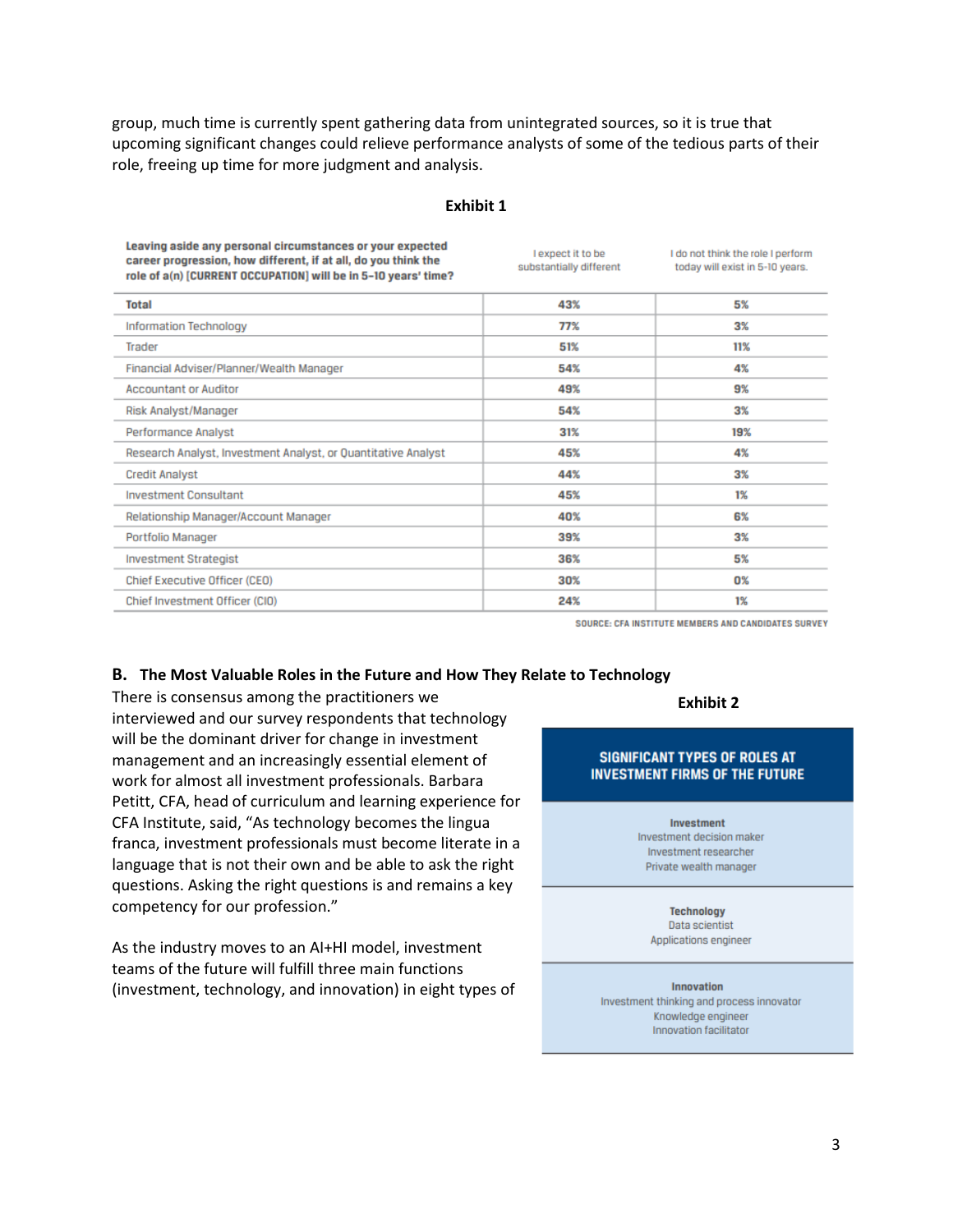roles, as shown in **Exhibit 2**, at the investment firms of the future.<sup>[3](#page-3-0)</sup>

Investment decision-making roles are typically undertaken by chief investment officers and portfolio managers, depending on the size and structure of the firm. Investment research is predominantly provided by research analysts. Private wealth managers are generalists who also serve a relationship function with their clients. These roles exist today, but as seen in **Exhibit 1**, many investment professionals expect them to change significantly. Among wealth managers, 54% expect the role to be substantially different, compared with 45% of research analysts and 39% of portfolio managers.

Data scientist roles are increasingly present at investment organizations. These professionals are the architects and the applications engineers are the builders; they work together to develop and implement the technology components of the investment process.

Innovators focus on improving the existing investment process. A key role innovators play in the face of technology disruption is to facilitate the collaboration between investment and technology teams. One will find investment thinking and process innovators both among senior researchers in the industry and at leading research universities. Knowledge engineers are subject matter experts who identify key industry trends and emerging investment expertise. They focus on gathering insights from the innovators and sharing it with the rest of the investment professionals. Innovation facilitators play a similar role to private wealth managers except that they operate in the innovation space.

# **C. How Individuals Will Increasingly Differentiate Themselves by Their Ability to Work with Technology**

Collaboration to apply technology, as discussed earlier, involves human intelligence in training, explaining, and sustaining roles (ensuring the technology works safely and ethically). It involves the machine in amplifying, interacting, and replicating roles (reproducing human skills). The roles are complementary in all cases—their effectiveness is present only when there is some AI+HI combination.

Investment professionals of the future will increasingly differentiate themselves by their ability to work with technology to enhance their quality of work generally and performance levels more specifically. The need and ability to work with technology translates into different requirements for the three functions of investment, technology, and innovation highlighted above.

The type of skill required for investment teams, which includes the majority of CFA charterholders, will remain predominantly investment skills. Professionals on investment teams who understand the basics of AI, data science, and technology can be expected to be far more effective than someone with similar investment skills but no exposure to such technologies. We must emphasize that we do not think this means that the majority of CFA charterholders will need to become programmers or statisticians. We also doubt that investment professionals in general are committed to such a development. Quite the contrary, we think professionals need to continue to sharpen their investment skills because routine tasks will increasingly be performed by machines. Experience and judgment will become more important in the more-complicated tasks that often carry greater impact and higher risk.

<span id="page-3-0"></span><sup>3</sup> This discussion benefited from the future professional roles section in Richard Susskind and Daniel Susskind, *The Future of the Professions: How Technology Will Transform the Work of Human Experts* (Oxford, United Kingdom: Oxford University Press, 2015).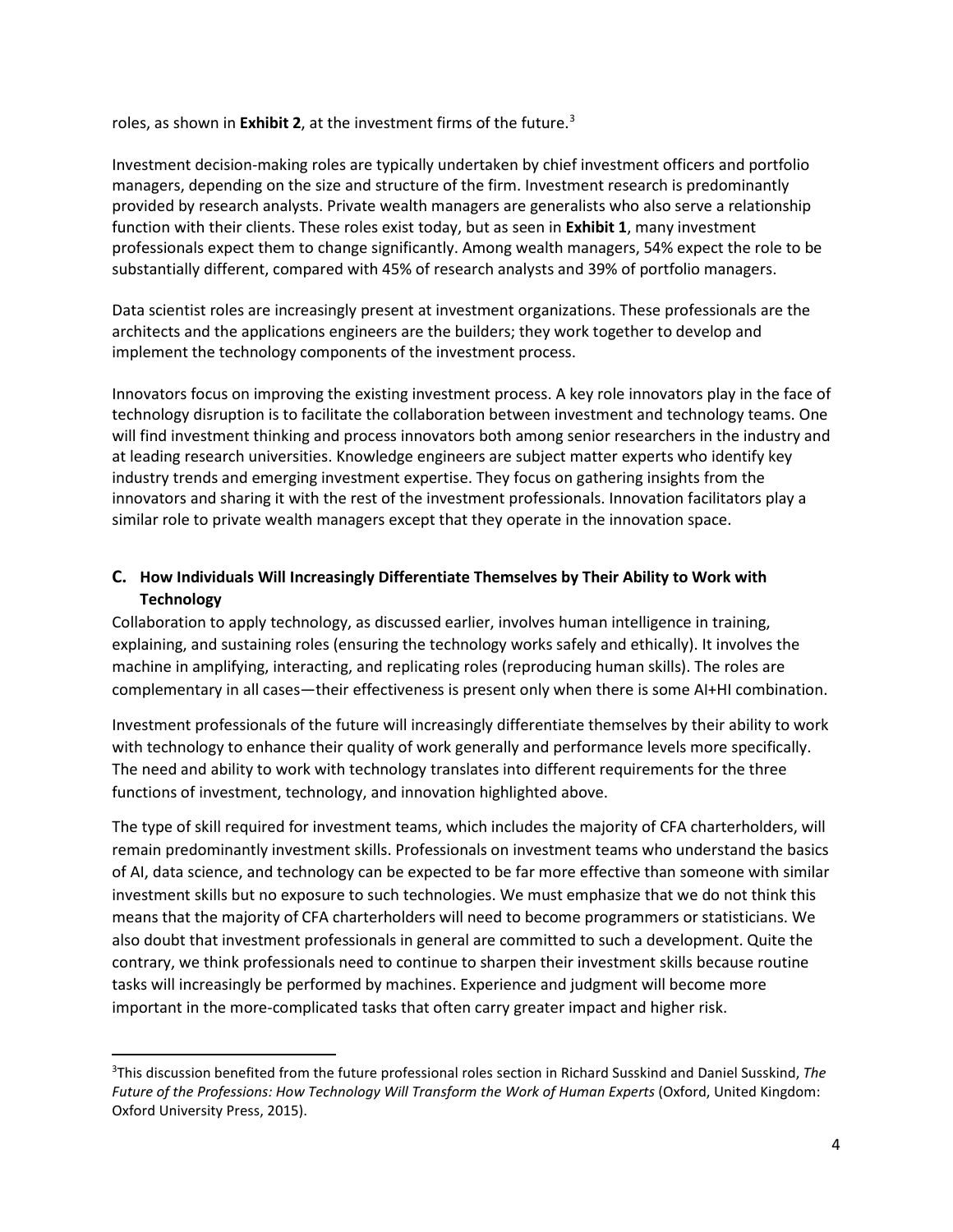The big data opportunity in portfolio management is additive in nature. Unstructured data analysis today is the equivalent of going where people have not been before (i.e., uncovering previously hidden information). In addition to annual reports and conference call transcripts, the explosion of data in today's world has put a vast amount of new information at the disposal of investment professionals, including such alternative data as social media, satellite images, customer and cargo traffic information captured with sensors, and web scraping. In this way, analysts can gain knowledge without physically being present. In other words, information is stored and transmitted in the form of images and written and spoken languages. AI and big data technologies will enable analysts to have access to a vast amount of public information, much of which was not available to investors before. This shift is often referred to as going beyond the "data tap" (i.e., Form 10-K data being periodically dripped out) to the "data lake" (i.e., constant access to constantly growing publicly and privately accessible data). The challenge now is for the analyst to create value by making sense of this massively expanded data and integrating them into portfolio construction. It speaks to the human roles in training, explaining, and sustaining and machine roles in amplifying, interacting, and replicating.

The most important skillset on a growth trajectory for innovation professionals is T-shaped skills. Innovation professionals are subject matter experts, but the key to success will be their readiness to adapt to changing environments and their ability to go beyond their own field and work across disciplines. We would argue innovation professionals in investment firms need to be grounded in both investment and technology, so they can communicate effectively with technology and investment professionals, respectively.

In practice, we expect investment teams and technology teams to collaborate closely in shared team space. We believe this is the most effective institutional approach to foster T-shaped skills across teams and for organizations to get the most out of professionals with T-shaped skills.

## **D. How Firms Can Navigate and Harness Technology**

We have categorized the effects of technology into three levels, shown in **Exhibit 3**.

- 1. The basic applications in technology require all professionals to do things differently, ensuring technology improves task execution in amplifying, interacting, and replicating (replacing tasks and sometimes displacing human roles).
- 2. The specialist applications in technology will be in enhancing different things where investment teams and technology teams collaborate closely in shared team space and to foster T-shaped team skills.
- 3. The hyper-specialist applications in technology are derived from data science evolution and its spin-offs in new and different things like training, explaining, and sustaining (ensuring safe and accurate tech deployment). While many of these individuals will not be investment trained, the best will be.

*What is different?* There is a wholesale shift occurring in people plus technology models for the industry. That shift will evolve and accelerate.

*What is the same?* Professionals have always had to respond to new technologies*.* Recall the impact the desktop computer had on the investment industry.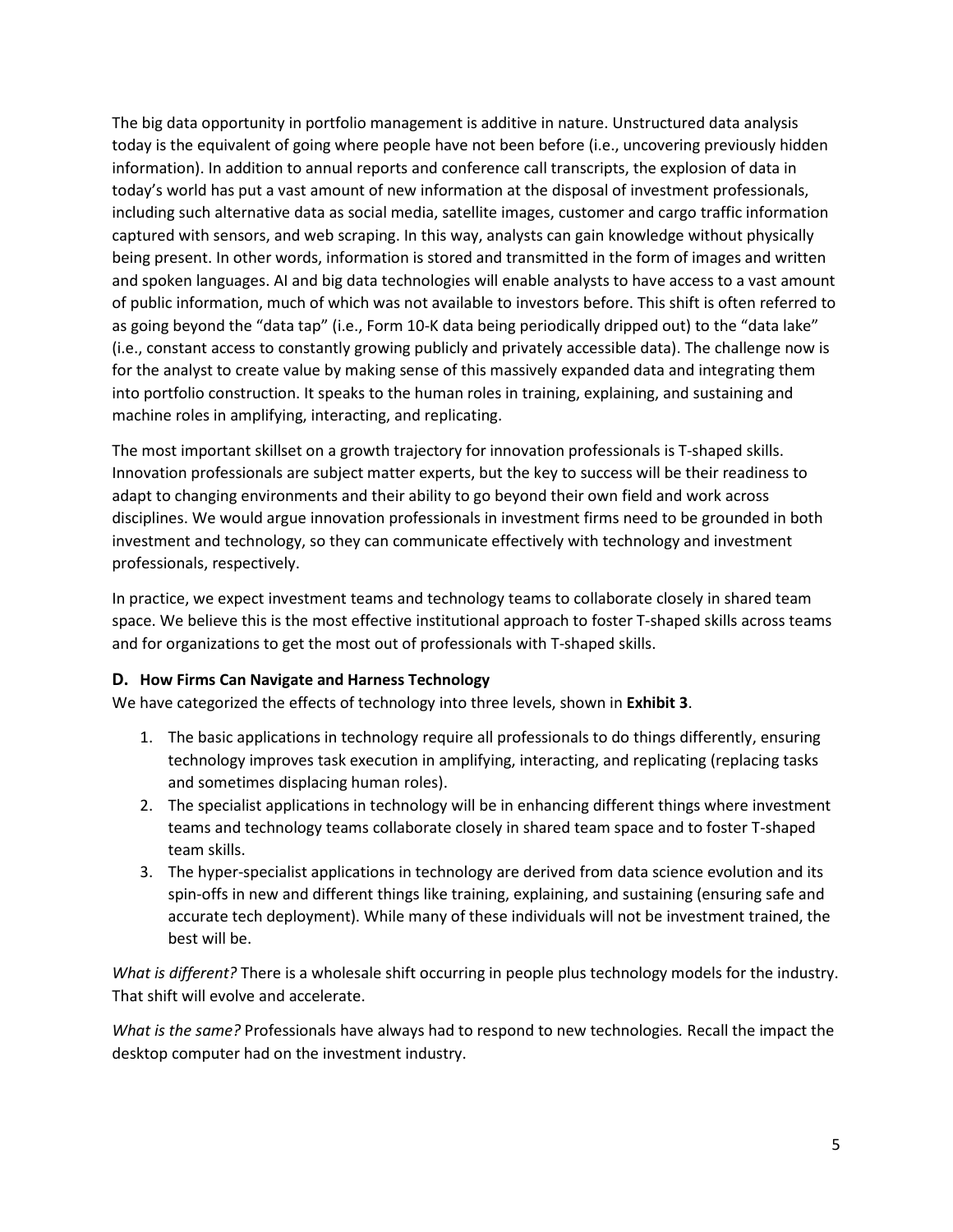*What advice can we offer to the investment professional of the future?* Build tech-savvy skills (i.e., understanding and using technology effectively) and make sure it serves you, not the other way around.



## **Section II: AI Pioneers in Investment Management**

Will robots replace human investment managers? As the investment industry stands on the cusp of arguably its greatest technological transformation, we set out to understand the current state of adoption of artificial intelligence (AI) and big data applications in investment management and to exemplify where and how such technologies can be put to use.

## *Highlights*

- We identify three types of AI and big data applications in investment management: (1) using natural language processing (NLP), computer vision, and voice recognition to efficiently process text, image, and audio data; (2) using machine learning (ML), including deep learning, techniques to improve the effectiveness of algorithms used in investment processes; (3) using AI techniques to process big data, including alternative and unstructured data, for investment insights.
- According to a CFA Institute survey, relatively few investment professionals are currently using AI/big data techniques in their investment processes. Most portfolio managers continue to rely on Excel and desktop market data tools; only 10% of portfolio manager respondents have used AI/ML techniques in the past 12 months.
- We identify five major hurdles to successful adoption of AI and big data in investment processes: cost, talent, technology, leadership vision, and time. Investment firms will need to substantially overcome the five hurdles to reach the top of the FinTech pyramid*.*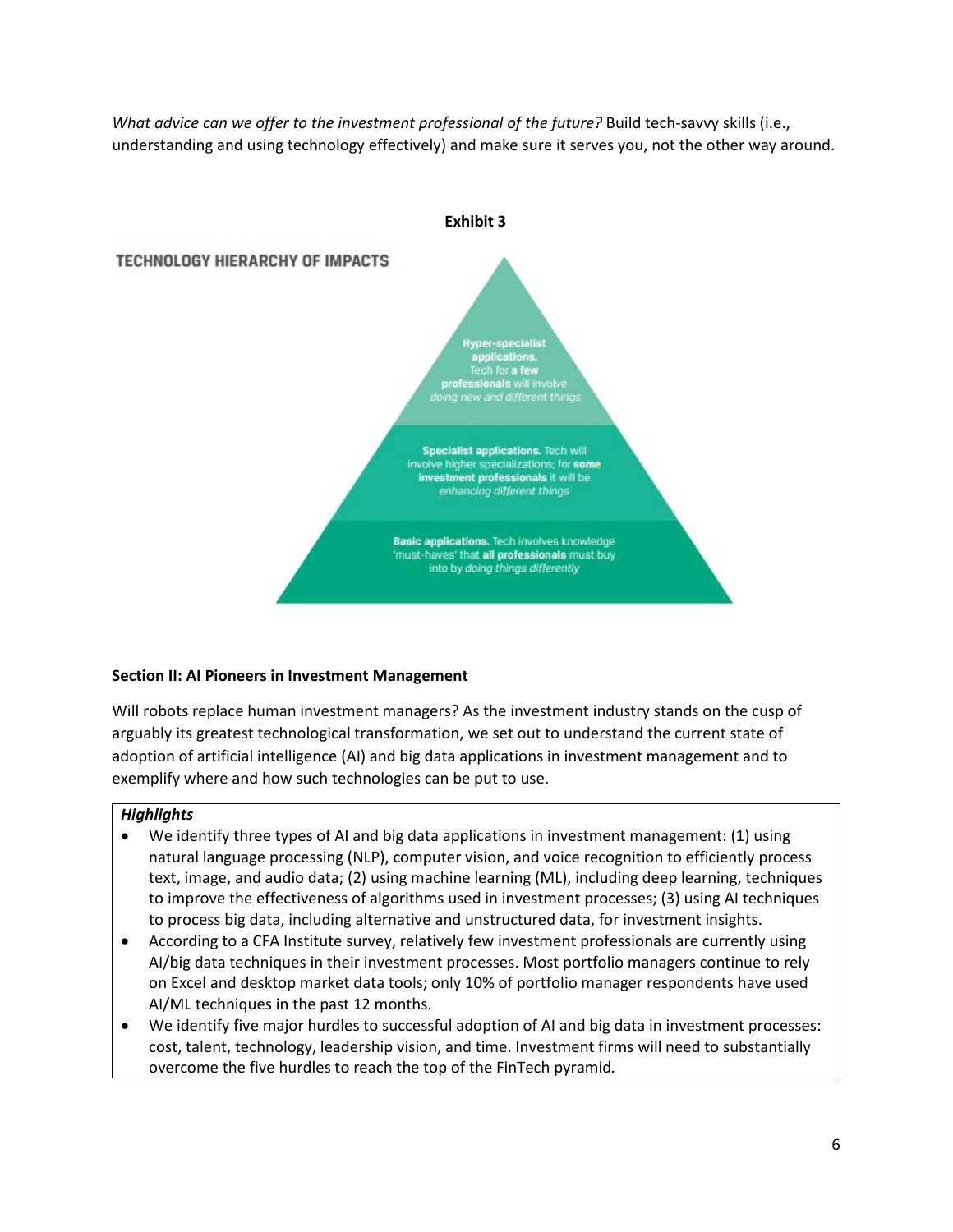• Powerful FinTech will be the result of collaboration between *Fin* (financial institutions) and *Tech* (technology companies). Successful firms will be centered on T-shaped teams that combine investment expertise, innovation, and technology application across investment strategies or processes.

## *Key Takeaways*

- The decision to use AI and big data techniques should be benchmarked against the performance of traditional techniques. Firms should determine whether the potential additional alpha capture is worth the additional cost and complexity of applying AI and big data.
- A machine is only as intelligent as the data it learns from. The more comprehensive the training data, the more generalized the machine will process new events, thereby mitigating common pitfalls like overfitting.
- ML techniques are more suited to systematic strategies (including rules-based, quantitative strategies), and unstructured and alternative data are typically used more by discretionary (active) managers.
- Niche, sector-specific data sets are of more relevance to a fundamental analyst or portfolio manager searching for alpha than a systematic manager.
- The effective use of such data sets could provide one of the biggest opportunities for a besieged active management sector.
- AI and big data are no panacea; they cannot solve every investment problem. For example, only a small proportion of big data can generate meaningful signals; reliably extracting signal from noise is difficult.

# **A. Applying AI and Big Data in Investments: Challenges and Opportunities**

In the words of numerous industry heavyweights, AI is the new electricity. The *Economist* magazine championed the slogan, "Data is the new oil."[4](#page-6-0) We discuss in this section how some firms are taking advantage of frontier powers in investment management.

## **AI: NLP, computer vision, and voice recognition**

Researchers have made tremendous strides in building the ultimate "seeing, hearing, and understanding" machine in recent years.<sup>[5](#page-6-1)</sup> In the case of natural language processing (NLP), computer vision, and voice recognition programs, AI is used to capture text, audio, and imagery from a variety of public sources and internal/vendor databases. Examples include transcribing analyst conference calls and extracting data from issuer filings for valuation models. In most cases, the program automates what is traditionally a manual and repetitive task performed by an analyst. We expect to see these types of applications being used more and more in the industry; they broaden the investment professionals' reach and improve efficiency by combing through multiple data sources and combining them into one platform.

Such programs also increase human capacity by freeing time otherwise spent on manual work. Junior analysts used to spend much of their research time finding and entering information. These routine and

<span id="page-6-1"></span><span id="page-6-0"></span><sup>&</sup>lt;sup>4</sup>See <u>www.economist.com/leaders/2017/05/06/the-worlds-most-valuable-resource-is-no-longer-oil-but-data.<br><sup>5</sup>See Larry Cao, "Artificial Intelligence, Machine Learning, and Deen Learning: A Primer," Enternrising Investor h</u> See Larry Cao, "Artificial Intelligence, Machine Learning, and Deep Learning: A Primer*,*" *Enterprising Investor* blog (13 February 2018): [https://blogs.cfainstitute.org/investor/2018/02/13/artificial-intelligence-machine-learning](https://blogs.cfainstitute.org/investor/2018/02/13/artificial-intelligence-machine-learning-and-deep-learning-in-investment-management-a-primer/)[and-deep-learning-in-investment-management-a-primer/.](https://blogs.cfainstitute.org/investor/2018/02/13/artificial-intelligence-machine-learning-and-deep-learning-in-investment-management-a-primer/)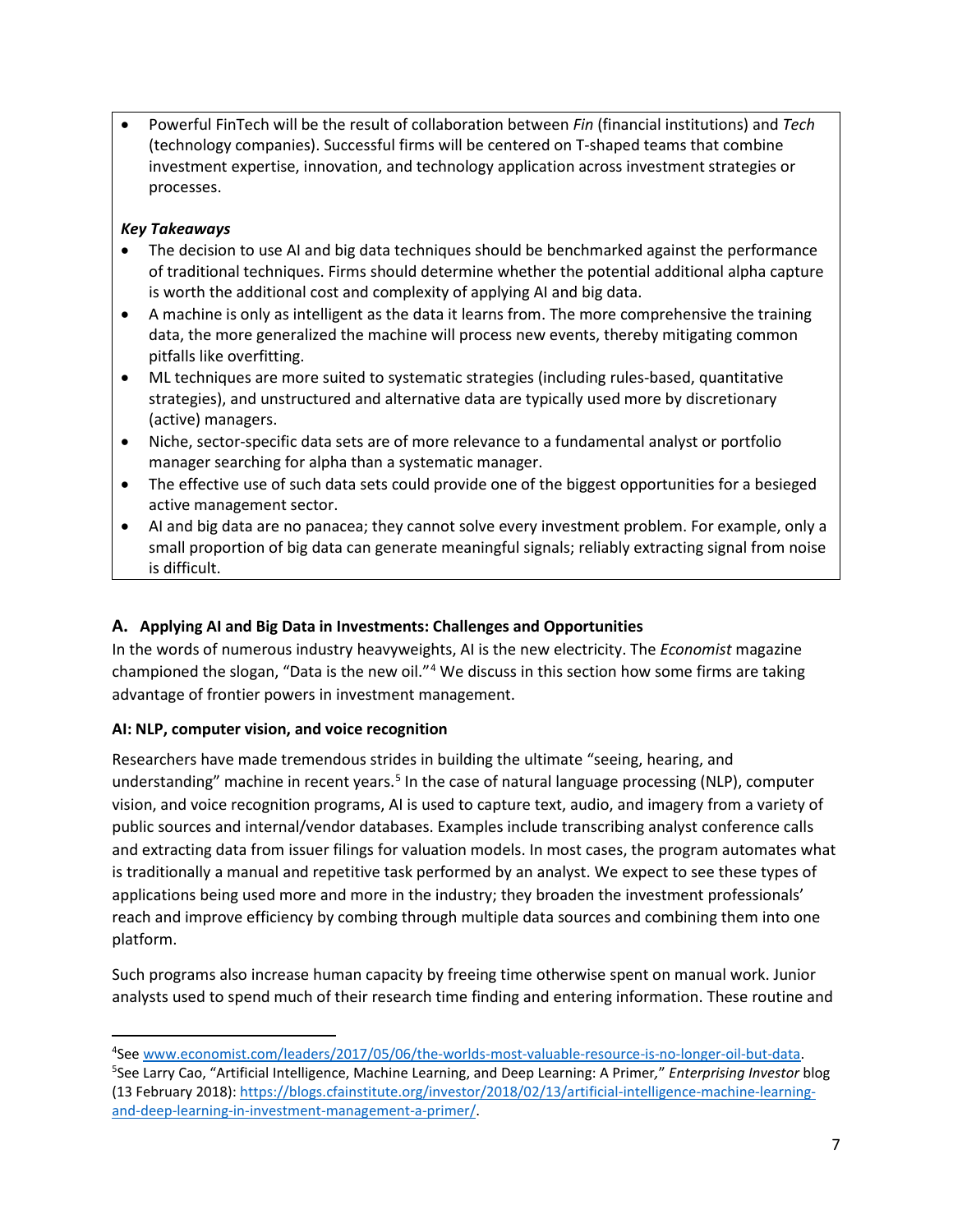repetitive activities will likely become the first to be taken over by AI programs, which have a natural advantage in this type of work.

## **AI: Machine learning (ML) and deep learning (DL)**

More sophisticated programs will further process the information harvested from various sources to generate signals to inform the investment decision-making process. This often requires sophisticated AI techniques, such as ML and DL.

Machine learning is a general term for computing methods and algorithms that allow machines to uncover patterns without explicit programming instructions.<sup>[6](#page-7-0)</sup> ML programs inform themselves how to interpret inputs and predict outputs.<sup>[7](#page-7-1)</sup> Deep learning is a type of ML that is based on artificial neural networks (a type of learning modeled on the human brain).

DL algorithms are often applied to improve the results of NLP, computer vision, and voice recognition programs. They can also help extract useful information from large piles of data. For example, these algorithms can infer certain key words from conference call transcripts or identify sentiment from unstructured data, such as social media. Such information can then be translated into trading signals or, more simply, alerts for human analysts and portfolio managers to process.

ML and DL programs are also popular with quantitative (systematic) managers who often find it helpful to apply these techniques in order to improve the effectiveness of their quantitative processes. There are several cases in the report that illustrate this point.

Traditional statistics and econometrics are based on techniques first developed a couple of centuries ago, and their applications in finance often involve linear regression models. These linear models are effective in many situations. However, at least some of the complexities in the real world may be better captured using ML techniques because of their ability to handle contextual and nonlinear relationships, which can often arise in finance. For example, ML techniques may be more effective than linear regressions in the presence of multicollinearity (where explanatory variables are correlated).<sup>[8](#page-7-2)</sup> In these cases, ML and DL techniques provide investment managers with additional toolkits that can give them an edge.<sup>[9](#page-7-3)</sup>

## **Big data: Alternative data and unstructured data**

Data scientists define big data with four Vs: volume, variety, veracity, and velocity.<sup>[10](#page-7-4)</sup> The terms often used in the investment circles are "alternative data" or "unstructured data."

Alternative data refers to data from sources that are not currently used or not yet mainstream. In comparison to structured data, which is data that are digitized and stored in relational databases,

<span id="page-7-0"></span><sup>6</sup> K.C. Rasekhschaffe and R.C. Jones, "Machine Learning for Stock Selection," *Financial Analysts Journal*, vol. 75, no. 3 (Third Quarter 2019).

<span id="page-7-1"></span><sup>&</sup>lt;sup>7</sup>Cao, "Artificial Intelligence, Machine Learning, and Deep Learning" (2018).<br><sup>8</sup>See Basekhschaffe and Jones (2019)

<span id="page-7-2"></span><sup>&</sup>lt;sup>8</sup>See Rasekhschaffe and Jones (2019).

<span id="page-7-3"></span><sup>&</sup>lt;sup>9</sup>For suggested further reading on machine learning, including types of ML algorithms and their applications, see the CFA Institute Refresher Reading on "Machine Learning" (2020 Curriculum), available to CFA Institute members and charterholders a[t www.cfainstitute.org/en/membership/professional-development/refresher](http://www.cfainstitute.org/en/membership/professional-development/refresher-readings/2020/machine-learning)[readings/2020/machine-learning.](http://www.cfainstitute.org/en/membership/professional-development/refresher-readings/2020/machine-learning)

<span id="page-7-4"></span><sup>10</sup>See [www.ibmbigdatahub.com/infographic/four-vs-big-data.](https://www.ibmbigdatahub.com/infographic/four-vs-big-data)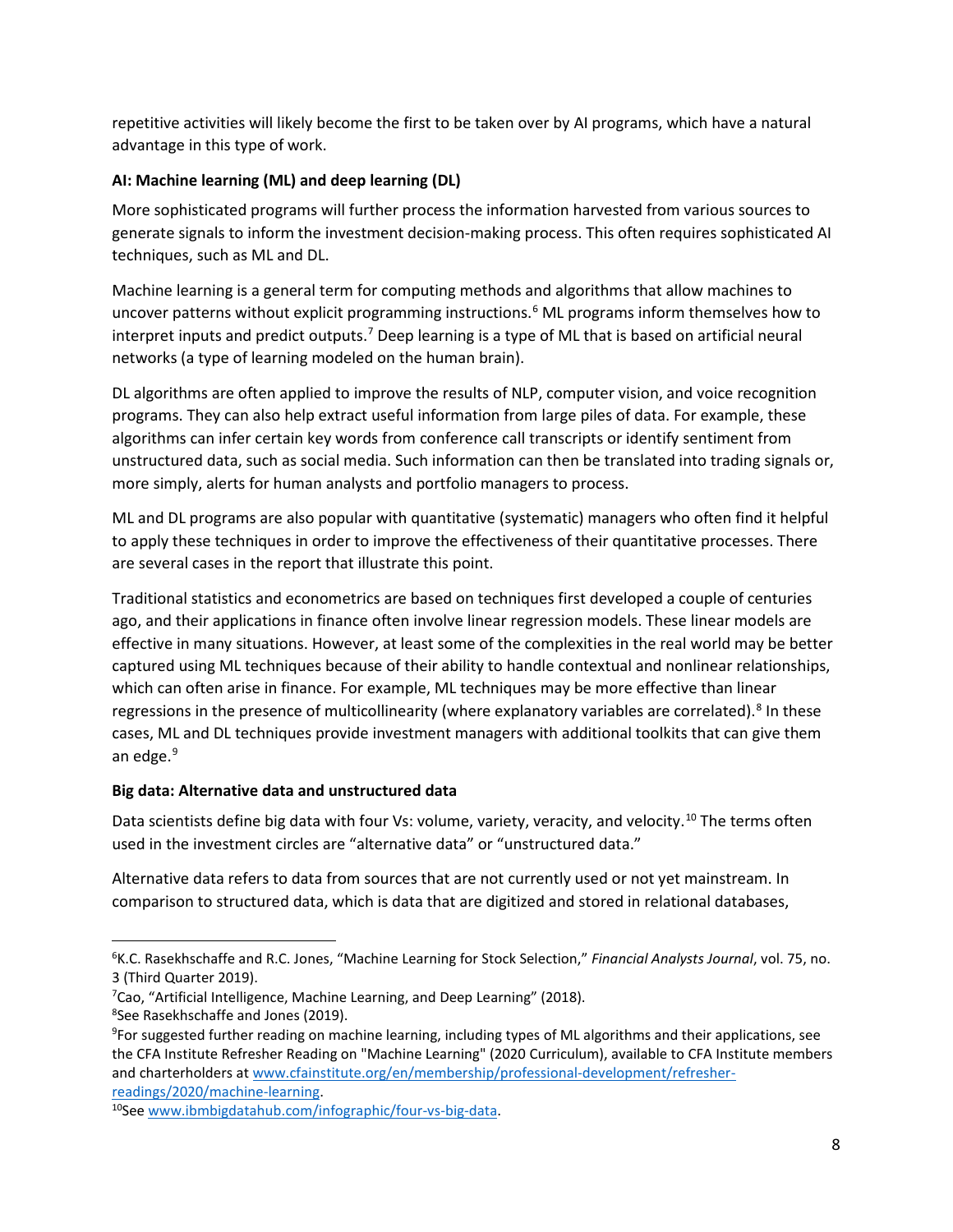unstructured data refers to data that are often in text, image, or voice formats and are not readily processable. Alternative data and unstructured data are related and yet not quite the same. Alternative data is often unstructured when first discovered, and unstructured data is usually not used by mainstream investors, making it alternative.

Examples of alternative data/unstructured data often used in the investment world today include satellite images, earnings conference call recordings and transcripts, social media postings, consumer credit and debit card data, and e-commerce transactions.

Finding the new data source that generates alpha has become the next arms race among some analysts and investment managers, much like how managers have traditionally competed to find the unturned stone in the public markets. In a way, extracting signals from big data is simply an extension of what analysts used to do—visiting stores to check out customer traffic, for example. Now some of them use satellite images or sensor information of the parking lot to infer the same information. The new techniques offer efficiency gains; an analyst can cover a lot more stores in much less time using satellite imagery or sensor data.

Alternative data tends to be niche and is more popular with fundamental managers running discretionary portfolios who use these data as one input in the investment decision-making process. Some of the cases included in this report provide real-world examples of how alternative and unstructured data are being used.

#### **B. Where Does the Industry Stand in terms of Applying AI and Big Data?**

CFA Institute conducted a survey to understand the state of adoption of different technologies in the workflows of analysts, portfolio managers, and private wealth managers. This section provides some of the pertinent findings to illustrate the industry landscape regarding AI technologies and to set in context the specific case studies that follow.

The survey was sent to a randomized sample of CFA Institute charterholder members in March 2019, and there were a total of 734 respondents (52% from the Americas, 18% from Asia Pacific, 30% from



Note: Survey participation ( $N = 513$ ).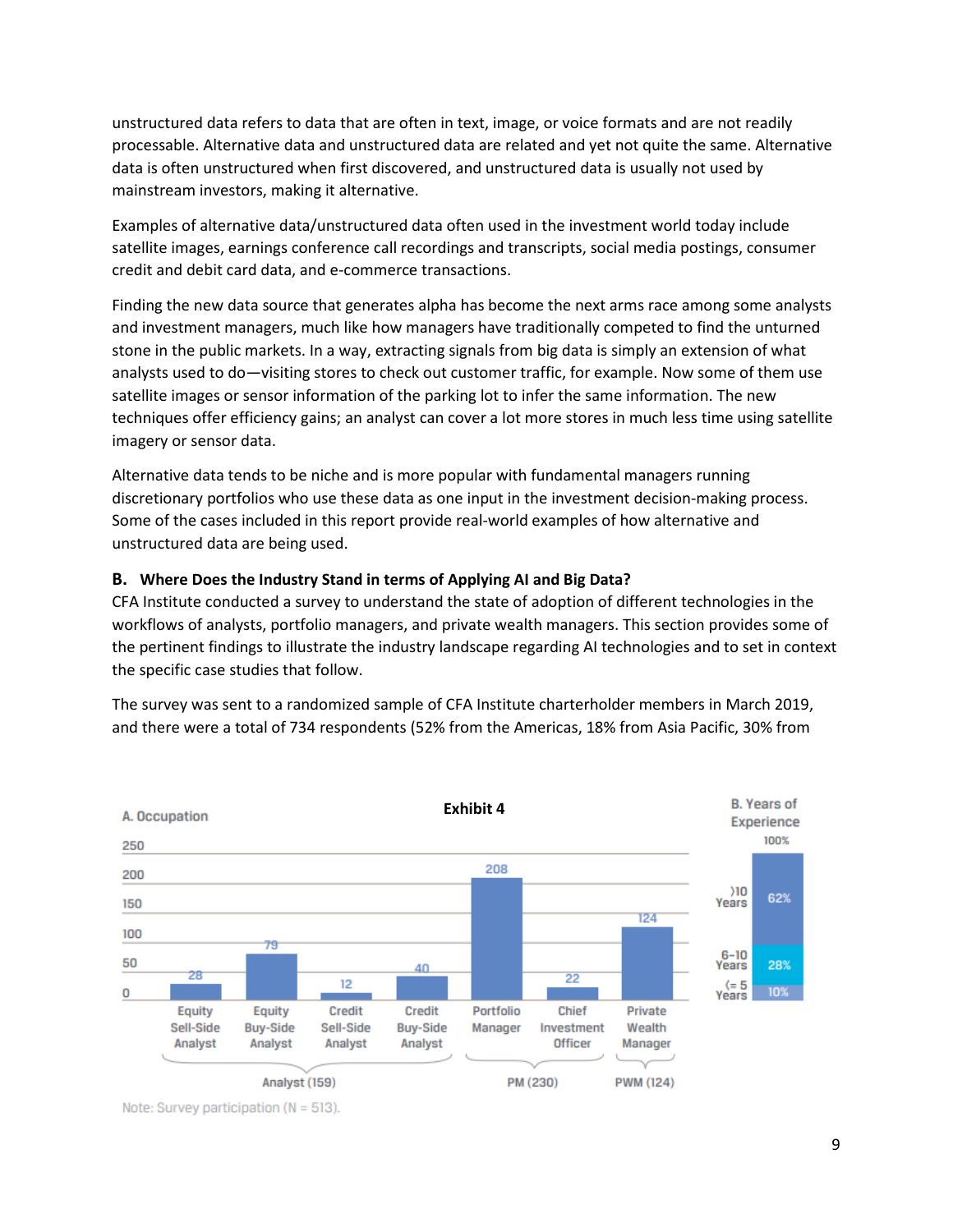Europe, Middle East and Africa). Respondent occupations spanned equity and credit analysis, portfolio management, chief investment officers, and private wealth management, as shown in **Exhibit 4**.

The professional experience of the respondents ranged from new entrants to those with more than 10 years of experience**.**

The survey results indicate that few investment professionals are currently using programs typically utilized in ML techniques, including coding languages such as Python, R, and MATLAB. Most portfolio managers continue to rely on Excel (indicated by 95% of portfolio manager respondents) and desktop market data tools (three quarters of portfolio manager respondents) for their investment strategy and processes.

Moreover, as the results in **Exhibit 5** illustrate, only 10% of portfolio manager respondents have used AI/ML techniques in the past 12 months, and the number of respondents using linear regression in investment strategy and process outnumbers those using AI/ML techniques by almost five to one.

#### **Exhibit 5: Statistical Techniques Used in Investment Strategy and Process**

Portfolio Manager: Which of these have you used in the past 12 months for investment strategy and process?



Note: Survey participation ( $N = 230$ ).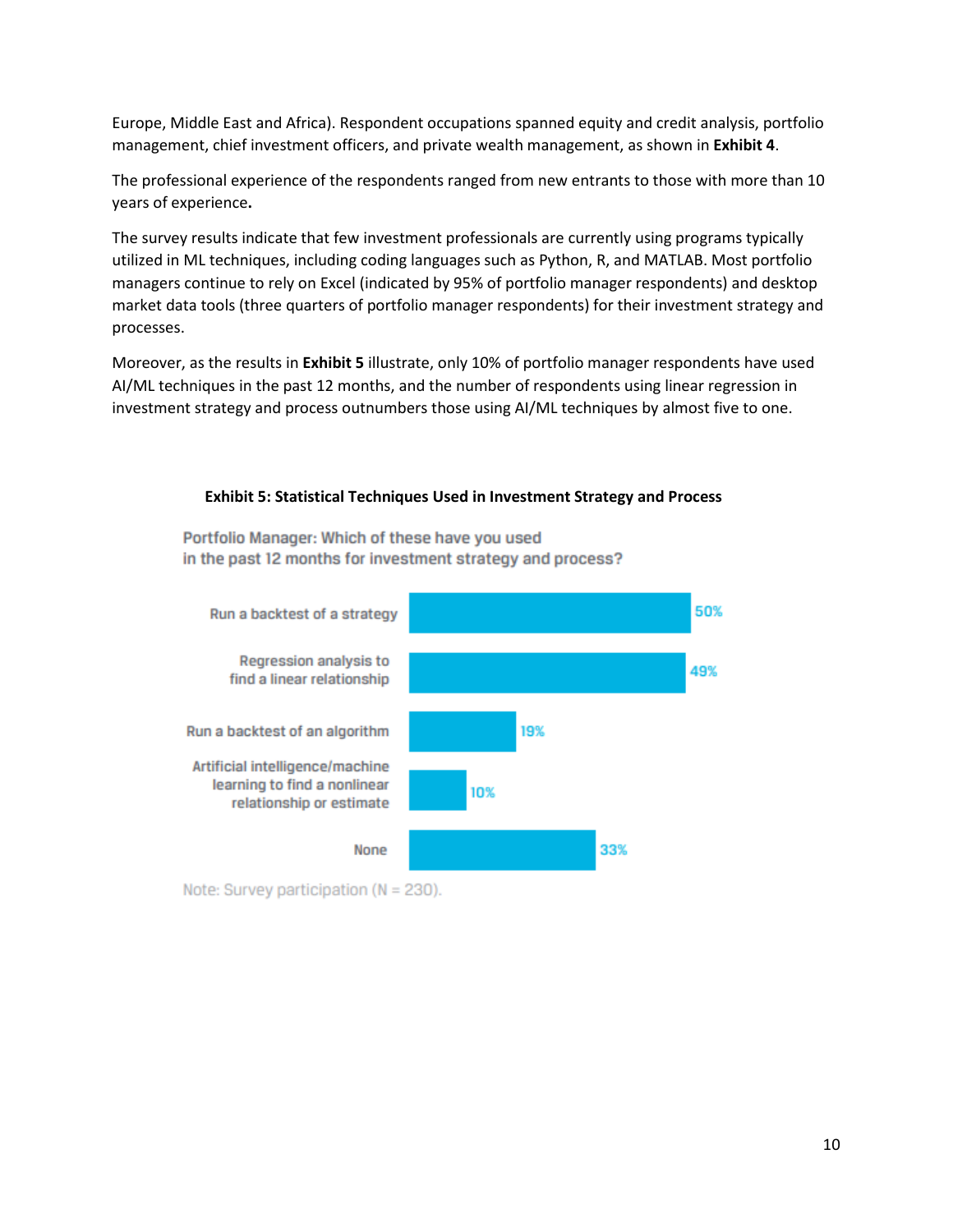At the organizational level, the extent of collaboration between investment and technology teams remains relatively low, as shown in **Exhibit 6**. This suggests further integration may be needed to realize process efficiencies as these technologies take hold.



#### **Exhibit 6: Organizational Responsibilities for Investment Strategy and Process**

Note: Survey participation (N = 230).

The prevalence of AI/ML techniques in trading strategies is also low, according to the survey: 69% of portfolio manager respondents report not using any AI/ML techniques for creating trading algorithms in the past 12 months. Those professionals who are using these techniques indicate a wide range of use cases, including arriving at buy or sell decisions based on various input variables (15%), building signals (14%), and determining sentiment based on NLP (10%), among several others.

A similar result emerges in Panel A of **Exhibit 7**, which shows that three-quarters of analyst respondents are not using AI/ML techniques for industry and company analysis. Of those who are, the two most popular techniques cited are scraping third-party websites (cited by 14% of respondents) and using NLP (cited by 10% of respondents). In comparison, 40% of respondents cited using linear regression for industry and company analysis (not shown).

Using unstructured and alternative data for industry and company analysis is more popular than using AI/ML techniques among investment professionals. As illustrated in Panel B of **Exhibit 7**, 44% of analyst respondents report using individual data, such as social media, product reviews, and web search trends, in the past 12 months while only 11% have used satellite imagery. One caveat of these results, however, is that they do not allow us to infer how often or how extensively these data sources are being used in industry and company analysis. A significant number of professionals, 44%, report not using these data.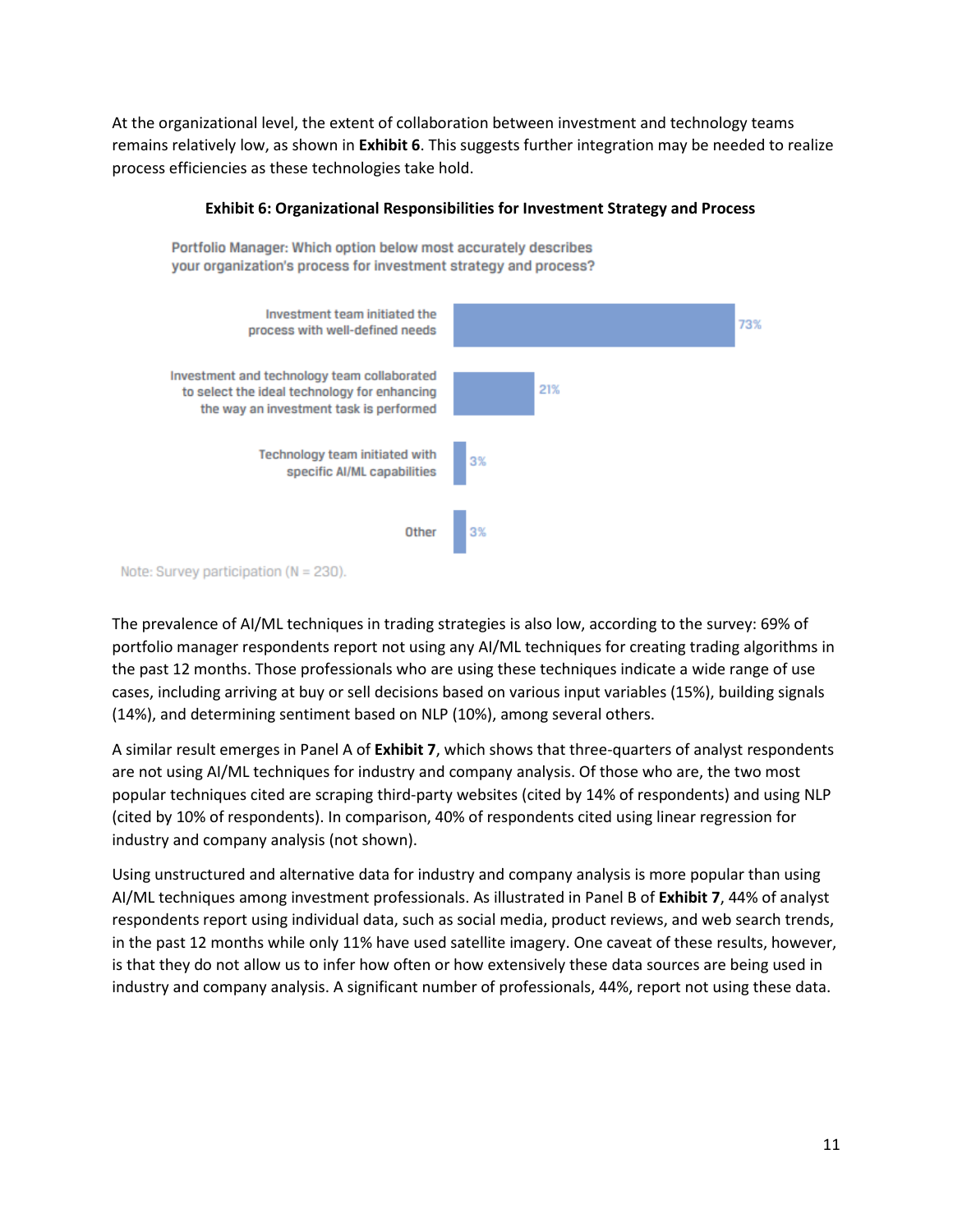#### **Exhibit 7: AI/ML Techniques vs. Unstructured/Alternative Data for Industry and Company**

A. Analyst: Which of the following artificial intelligence/machine learning use cases have you performed in the past 12 months for industry and company analysis?



B. Analyst: What type(s) of unstructured and/or alternative data have you

used for your industry and company analyses in the past 12 months?



#### Note: Survey participation (N = 159).

In sum, these results suggest that the investment industry is in the very early stages of adoption of AI techniques and related technologies, and few professionals are currently using AI/big data techniques in their daily investment processes.

However, approximately one fifth of analysts and portfolio managers report participating in AI/big data training, as illustrated in **Exhibit 8**.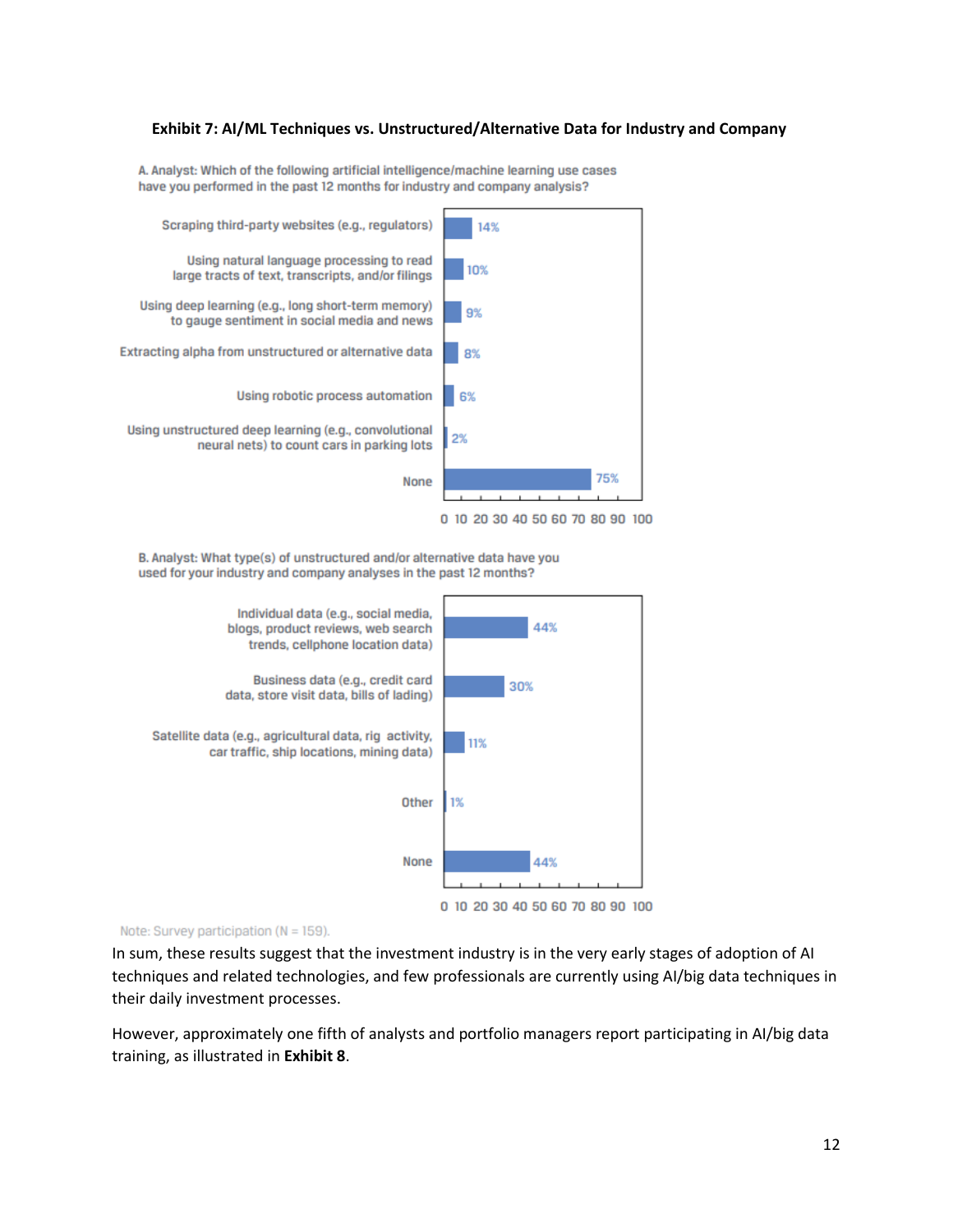#### **Exhibit 8: AI/ML vs. Data Analytics Training**



A. AI/ML Training Done in the Last 12 Months





Overall, given the low current utilization of AI and big data techniques coupled with the large number of practitioners undergoing training in these fields, the industry seems poised to undergo significant growth in the coming years.

#### **C. Challenges in Applying AI and Big Data: The FinTech Pyramid**



#### **Exhibit 9: The FinTech Pyramid**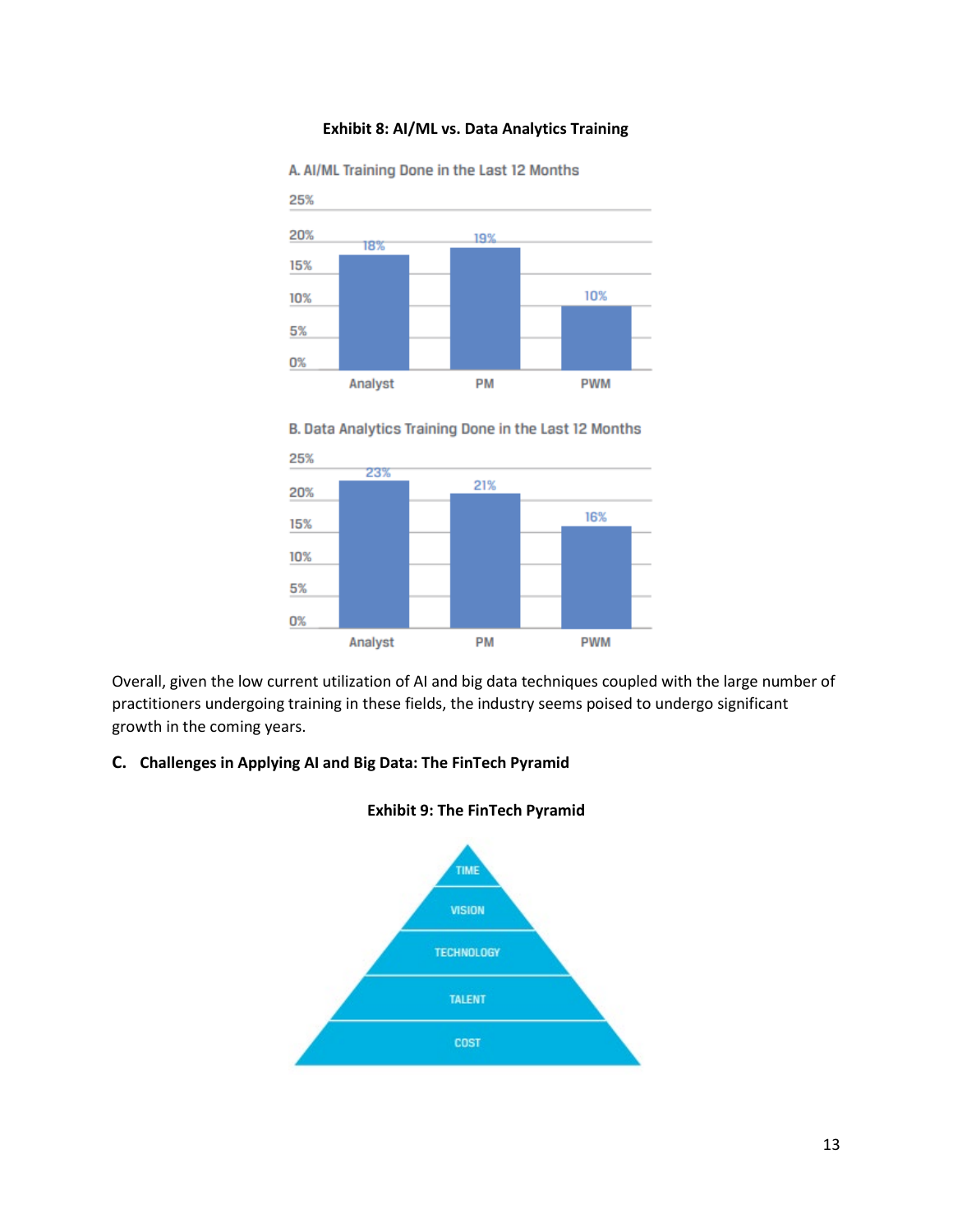So, what is holding investment professionals and investment firms back from realizing the full power of AI and big data? We have identified five major hurdles, which are described next in increasing order of difficulty.

## **Hurdle #1: Cost**

Financial institutions are not strangers to huge IT budgets, but launching AI and big data capability can involve significant upfront cost as well as ongoing maintenance costs.

The high cost can at least in part be attributed to the new data sets that enable these technologies and that have been catching the industry's attention.<sup>[11](#page-13-0)</sup> Identifying, cleansing, and making sense of these data sets is no small feat, which is why one prominent economist believes that small firms will find it increasingly difficult to compete in the age of AI and big data.<sup>[12](#page-13-1)</sup>

# **Hurdle #2: Talent**

College graduates with basic programming and statistics training, not to mention those with advanced degrees in AI or related fields, are already very popular with employers in the age of AI. Yet this is only part of the story.

There is a real advantage of working at one of the top technology companies that employs and invests significantly in AI. Google, Microsoft, Baidu, and Alibaba are some of the names that come to mind. Much of the latest and greatest developments in AI are taking place at these companies, and the small number of employees involved in these projects have become a rare breed who have access to knowledge and skills not currently taught yet in the top schools around the world.

What further complicates matters is that it seems very few of the top AI talents are actually looking to work in the investment industry. Maybe AlphaGo and driverless cars are innately more exciting for AI scientists. Either way, obtaining talent appears at least a degree harder than managing the cost.

# **Hurdle #3: Technology**

We are at the beginning of the AI revolution, and technology is still fast evolving. This creates significant challenges for those investing in AI applications because the risk of being leapfrogged by a latecomer is significant. Staying current with the latest developments is a real challenge for most investment professionals and organizations, barring a privileged few. Having a sizeable budget and top talent are prerequisites to staying ahead of the pack.

Similarly, in the alternative data space, the exploration of new data sources is in its relative infancy. There are many new data vendors entering the field, and extracting useful signals from the avalanche of data remains challenging.

# **Hurdle #4: Vision**

There will likely be sweeping changes in the investment industry driven by advances in AI and big data technologies in the coming decades. These technological changes have to be managed from the top of organizations for them to fully penetrate the business while efficiently deploying resources.

<span id="page-13-1"></span><span id="page-13-0"></span><sup>11</sup>See, for example, [www.cnbc.com/2017/11/28/making-millions-from-the-data-hidden-in-plain-sight.html.](http://www.cnbc.com/2017/11/28/making-millions-from-the-data-hidden-in-plain-sight.html) 1[2www.nytimes.com/2018/01/12/business/ai-investing-humans-dominating.html.](http://www.nytimes.com/2018/01/12/business/ai-investing-humans-dominating.html)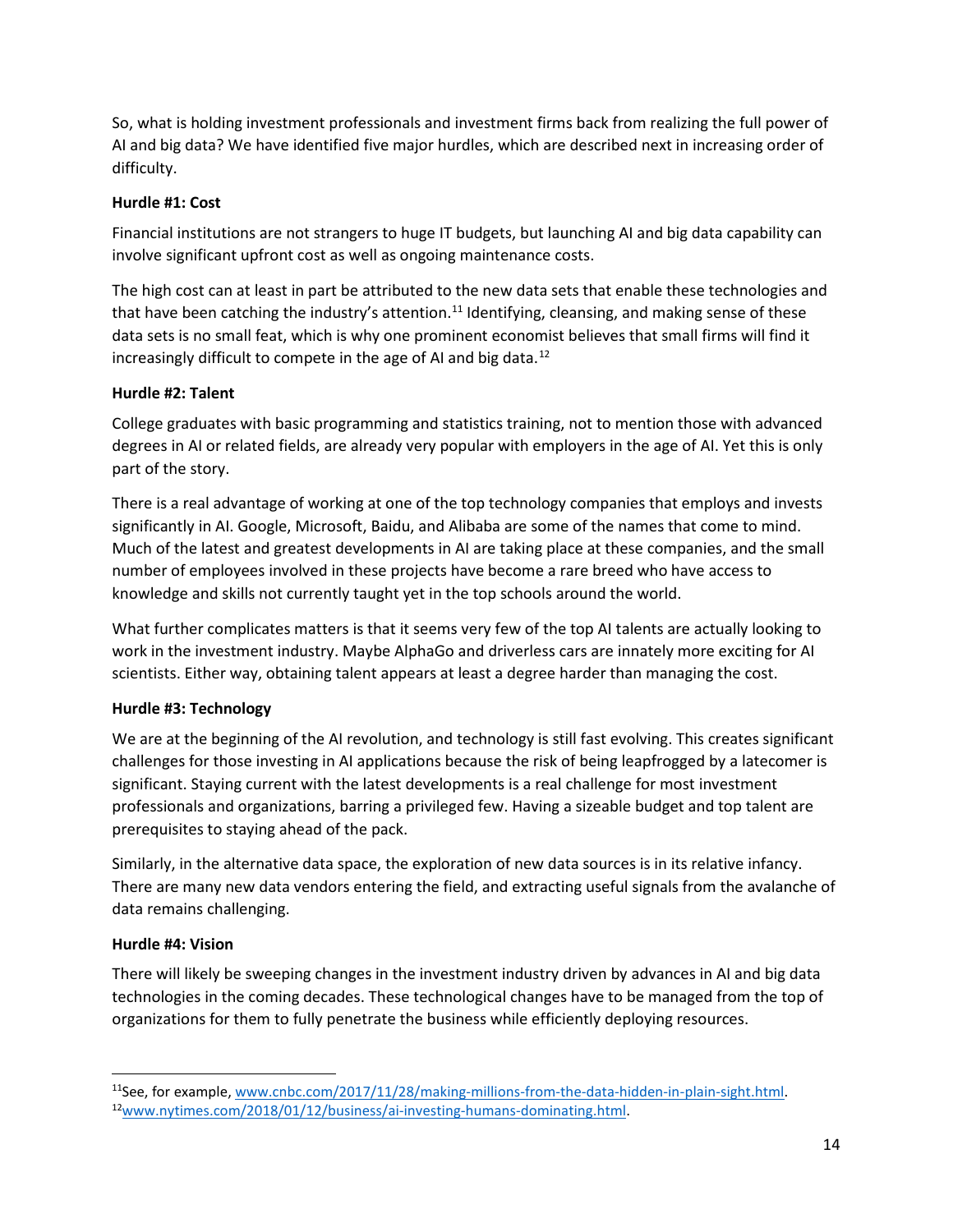As noted in *Investment Firm of the Future*, IT deployment in investment firms has been substantially reactive to date, with firms trying to marshal technology to capture efficiencies in the face of legacy issues.<sup>[13](#page-14-0)</sup> Firms will need to focus on proactively developing the skills and procuring the systems to stay competitive. Strategic vision, leadership commitment, and collective ownership of IT deployment will be essential for firms to succeed in the future.

#### **Hurdle #5: Time**

Any progress, no matter how small, often takes a significant investment of time, among other things. This is simply a fact of life when you are on the frontier of development.

Every firm wants to be the first at turning over a rock and uncovering useful information, but exploring ways to increase alpha and integrating the new approaches into existing investment processes take time. Even in the most advanced markets and at firms where the most sophisticated technologies have been in deployment for many years, most big data projects still require a lot of time and effort to prepare the data and make them fit for purpose. Patience and persistence are necessary, and even then, many projects will not succeed. Time remains one of the toughest challenges to overcome, and success does not happen overnight.

## **Current state of play and the road map to the top of the pyramid**

Investment firms will need to substantially overcome the five hurdles (i.e., use the latest AI and big data technologies to solve core investment problems) to reach the top of the pyramid, where *Fin* meets *Tech*. But ascent to the top requires a collaborative approach; overcoming each hurdle requires consideration of both Fin and Tech dimensions.

Conceptually, this is illustrated in **Exhibit 10**. In the Fin corner, investment solutions tend to be driven by quants who come from a finance background. By and large, these types of solutions rely on existing data sets and do not rely heavily on alternative data, saving time and effort in identifying relevance (separating signal from noise) and testing and cleansing data. At the same time, they may not benefit from new information from alternative data and the latest technical breakthroughs in NLP, computer vision, and voice recognition, for example.



## **Exhibit 10: Where Fin Meets Tech**

<span id="page-14-0"></span><sup>13</sup>CFA Institute, *Investment Firm of the Future* (Charlottesville, VA: CFA Institute 2018): 10–11.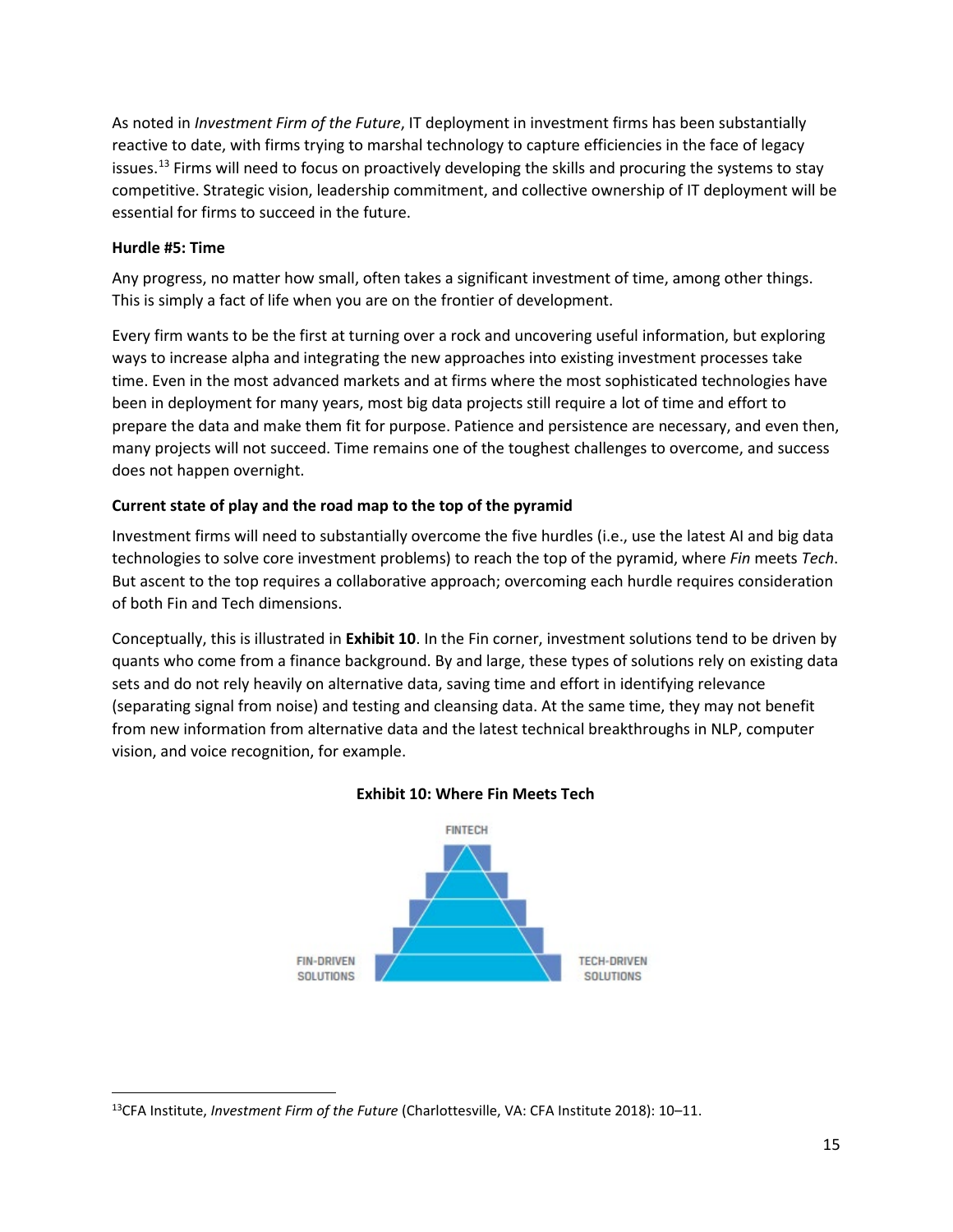Also in the Fin corner are some discretionary managers experimenting with new data sources that they come across. What is often missing is the overall strategy of systematically leveraging new technologies



**Exhibit 11: T-Shaped Team**

to gather and process new information that will feed into the investment process, creating an edge.

In the Tech corner, solutions are typically driven by technologists coming from outside the investment world. The architects and their teams tend to have in-depth knowledge of the latest AI and big data technologies and can create the fanciest wizardry that leverages the latest technology. Often, they are not built with a specific business objective or end user profile in mind and cannot be easily incorporated into the investment process of an established investment firm.

Introducing AI and big data into investments may be the single most significant change to the investment

process that investment professionals will experience in their careers. Given the complexity illustrated by the FinTech pyramid, it will take many iterations to get everything right and reach the top of the pyramid. The important takeaway is the need to take a collaborative approach and expect to ascend the pyramid step by step. There is no shortcut.

# **D. Making It Happen: T-Shaped Teams**

The FinTech pyramid highlights the strategic imperatives of applying AI and big data in investments. The T-shaped team concept we introduce in this section provides an operational and organizational approach to making it happen.

We discussed in *Investment Professional of the Future*<sup>[14](#page-15-0)</sup> the increasing importance for individual investment professionals to acquire T-shaped skills. T-shaped professionals have both domain-specific specialist knowledge and wider professional connections, understanding, and organizational perspective. In addition, T-shaped teams have a broad and deep collective intelligence and benefit from a collaborative culture and cognitive diversity.

In the context of AI and big data in investments, we can apply the concept of T-shaped teams. The combination of skills and collective intelligence gathered through investment expertise and technology application across investment strategies or processes is an example of a T-shaped team in this area. We also emphasize a third aspect of T-shaped teams in this context—namely, the role of innovators in connecting investment and technology teams, requiring such professionals to be particularly strong in Tshaped skills. The small T in the overall T-shape shown in **Exhibit 11** illustrates this aspect.

Under this framework, roles in the investment function are not substantially different from what we observe in the industry today, but that may not be true for the technology function. The technology

<span id="page-15-0"></span><sup>14</sup>CFA Institute, *Investment Professional of the Future* (Charlottesville, VA: CFA Institute, 2019). [www.cfainstitute.org/en/research/survey-reports/investment-professional-of-the-future](http://www.cfainstitute.org/en/research/survey-reports/investment-professional-of-the-future)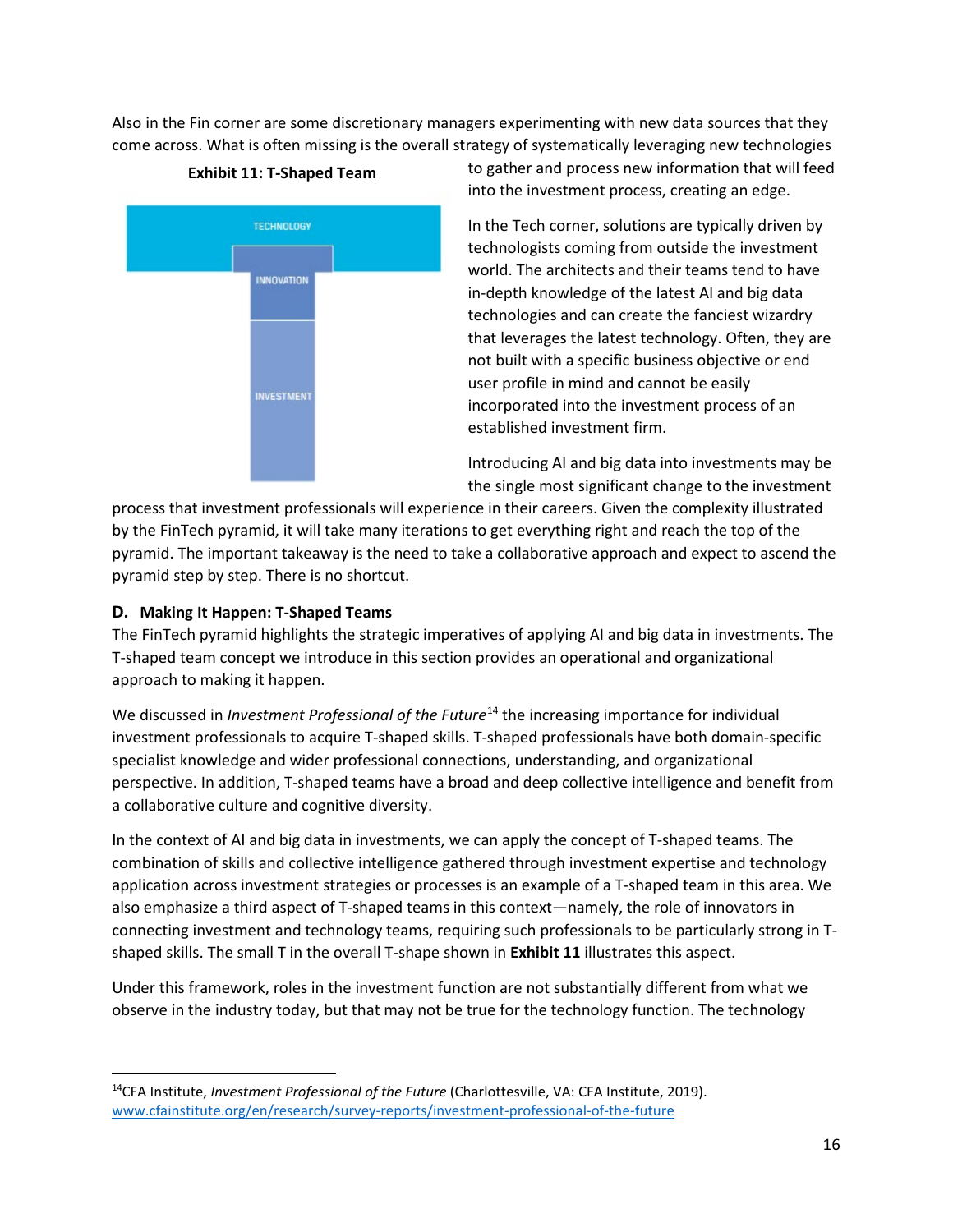function in future investment teams will likely require different skill sets than those required today. In particular, data scientists, in addition to computer engineers, will become important.

The third function, innovation, is of critical importance, because its main function is to facilitate collaboration between the investment and technology functions, something that the industry has not had a strong track record to date. Innovators may have the title of researcher, strategist, product manager, or business developer. The lack of appreciation for this function is evidenced by the fact that professionals serving the roles often sit in different departments at different firms. Some sit in the investment or technology departments but must have a keen understanding of their counterparts' business to be effective collaborators. Strategists and product managers, for example, may take on the role because they have a better understanding of the big picture than the specialists from the investment and technology functions.

As noted in "FinTech and the Future of Financial Services," powerful FinTech will be the result of collaboration between powerful Fin (ancial institutions) and powerful Tech (nology companies).[15](#page-16-0) The argument is true not only from a strategic perspective but also from an operational and organizational perspective.

In the early stage of collaboration, T-shaped teams are typically small in scale and often exist only on an informal, project-specific basis. As operations mature, T-shaped teams become more commonplace and are more permanent features of the organizational structure. The complexity of the issues at hand requires organizational commitment, which can be best identified by the number (and effectiveness) of the T-shaped teams an organization supports.

# **E. AI in Practice: Examples from Our Case studies**

Below are a few examples from our case studies of how AI is processing these large and complex data sets:

- First, Goldman Sachs' sell-side research team is better able to analyze national concrete companies supplying the construction industry by using geospatial data of 9,000 U.S. quarries that each act as local businesses.
- Second, the data science team at American Century Investments studied psychology textbooks to determine patterns of deception in children and criminals. They then applied machine learning to these patterns so they can recognize them in earnings calls to find where information might be purposely omitted and to determine where spin, obfuscation, and blame are being used and communicated.
- Finally, Bloomberg has had a sentiment analysis product available since 2009, which analyzes the potential effect of news stories on valuations. They process 2 million documents a day through their machine learning platform. This was alternative data used only by hedge funds at first but now many of their clients use it.

<span id="page-16-0"></span><sup>15</sup>Larry Cao, "FinTech and the Future of Financial Services," in *Fintech 2017: China, Asia, and Beyond* (Charlottesville, VA: CFA Institute 2017). Available in Chinese at [www1.hkej.com/dailynews/investment/article/1313726/.](https://www1.hkej.com/dailynews/investment/article/1313726/)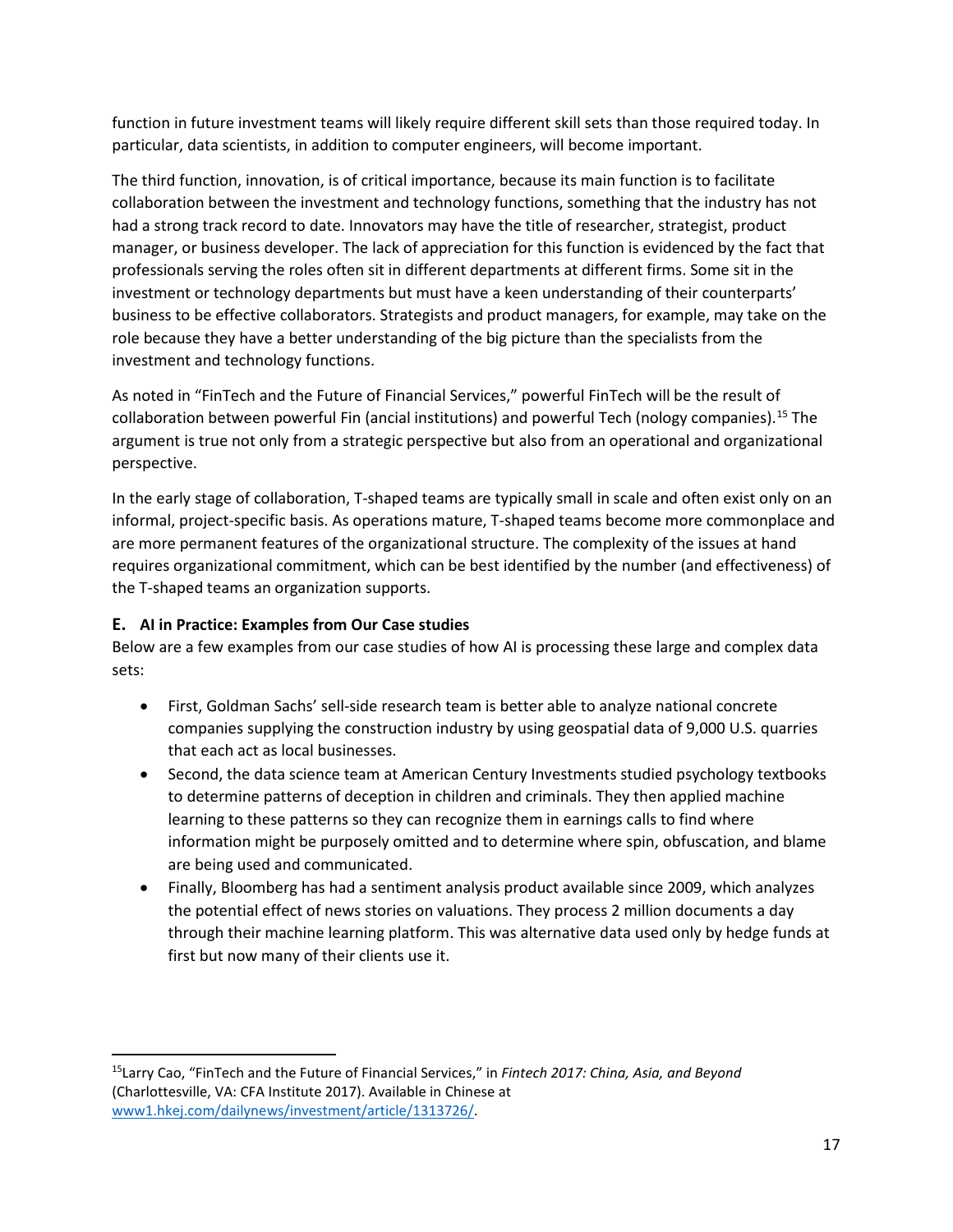## **F. Implications for Regulators**

Just as the investment industry is beginning to employ greater technology, regulators can look at new data in the world of "regtech." We see several potential regulatory concerns and challenges related to AI.

- 1. One is the ability of SEC monitoring and enforcement to keep up with insider information and Reg FD data that makes its way undetected through the vast AI "vacuum." The speed and volume of data collected present a new surveillance challenge for both compliance departments and regulators.
- 2. Regulators will need to have the tools and resources to recognize when investment products are marketed using faulty or inaccurate data that subject investors to higher risks. Application of these tools will help regulators apply and enforce existing regulations calling for full and fair disclosure of investment strategies and methodologies.
- 3. Regulators should consider how firm cultures adapt to increasingly tech-informed investing. Most successful AI pioneer firms seek broad input when designing new products and processes, and having diverse perspectives can reduce the risk of building biases into models.

## **G. Outlook and Word of Caution**

We believe in the power of the "AI + HI" model—that is, most tasks are and will remain best handled using both AI and human intelligence, and the collective power of the two is superior to either element on its own.[16](#page-17-0) The path of adoption begins with routine, rudimentary tasks such as capturing information from texts and images, producing reports, and populating spreadsheet models, where AI has some advantage over human beings in the breadth of information they can process at high speeds. Analysts are then free for higher-value tasks that require more experience and judgment.

It is not a race between humans and machines. The competition ultimately is among "AI + HI" teams, and the stronger teams that effectively harness and combine both elements will outlast the weaker ones. The successful investment teams of the future will excel in collective intelligence through cognitive diversity (artificial and human) and T-shaped skills.

Despite the important role they will play in the investment industry, AI and big data are no panacea. In some situations, additional information (big data) can add alpha, and in others, enhanced algorithms (ML) may detect previously undiscovered patterns. Still, AI and big data certainly won't provide all the answers investors need or want.

One of the challenges ML techniques face, for example, is that they work better in the test environment (i.e., based on the training data set) and may not always respond appropriately to new situations in the real world. This is the problem of overfitting—where algorithms perform well in sample but poorly out of sample. AI may work for AlphaGo, where all the rules are set. The ever-changing investment world, however, presents more difficulties. In addition, at least some of the ML programs for business are more like a black box; users do not have access to the logic behind ML actions. As a result, some of the features captured by the programs have no causal relationship with the variables the models try to predict.

<span id="page-17-0"></span><sup>16</sup>See Larry Cao, *Fintech 2018: The Asia Pacific Edition* (Charlottesville, VA: CFA Institute, 2018) and CFA Institute, *Investment Professional of the Future* (Charlottesville, VA: CFA Institute, 2019).